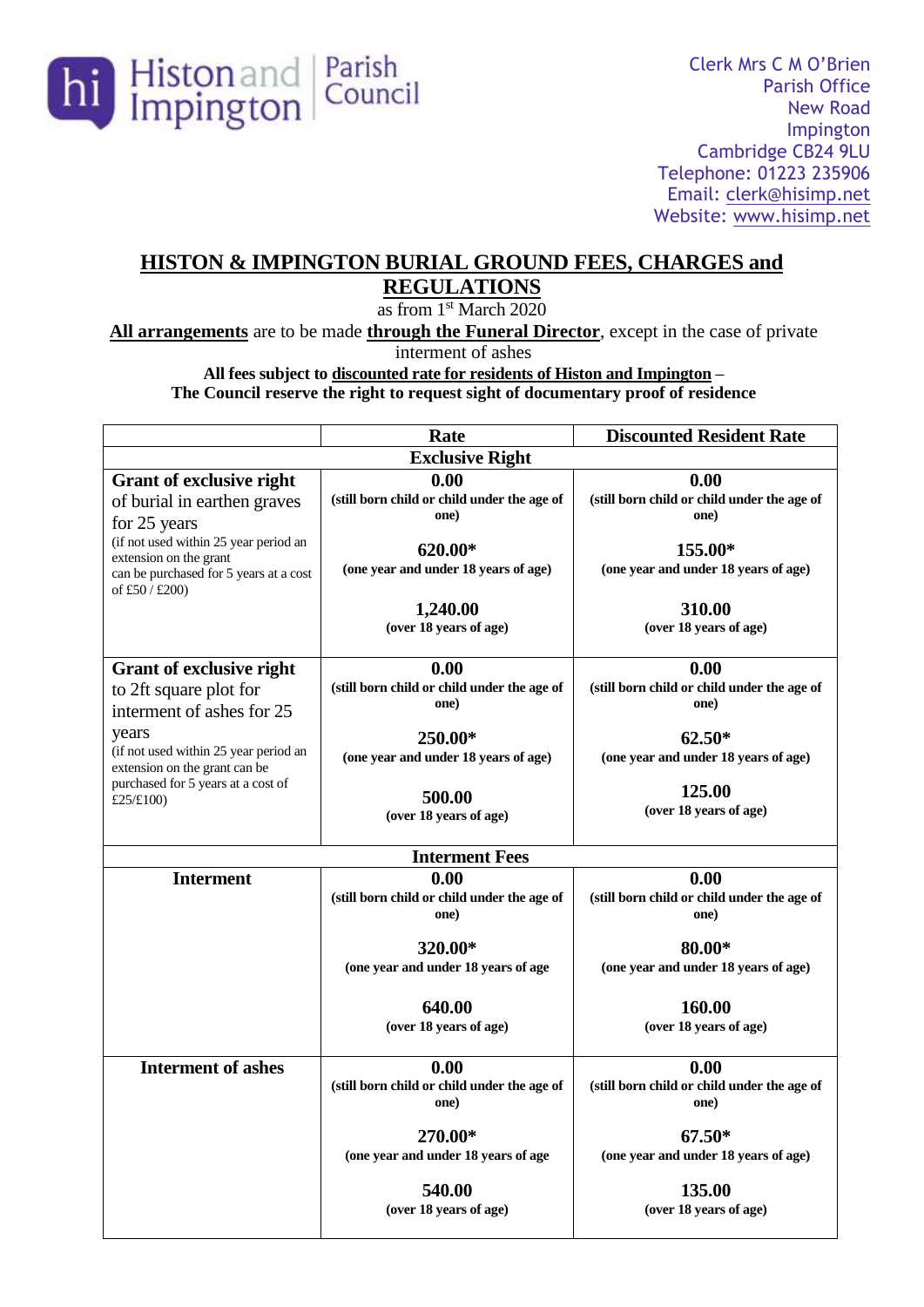| <b>Gravestones</b>                                                                         |        |        |  |
|--------------------------------------------------------------------------------------------|--------|--------|--|
| <b>Right to erect headstone not</b><br>exceeding 36 inches (height)<br>x 24 inches (width) | 740.00 | 185.00 |  |
| <b>Right to lay flat plaque for</b><br>ashes plot maximum size<br>$18 \times 18$ inches    | 500.00 | 125.00 |  |
| <b>Additional inscription to any</b><br>monument                                           | 320.00 | 80.00  |  |
| <b>Administration</b>                                                                      |        |        |  |
| <b>Searches of Register</b>                                                                | 30.00  |        |  |
| <b>Change of Deeds</b>                                                                     | 40.00  |        |  |

\*Children's Funeral Fund for England (CFF) Eligibility

CFF Funding is available for the stipulated fees and associated expenses incurred in the burial or cremation of a child if the following conditions are met:

- The child had not reached their  $18<sup>th</sup>$  Birthday at the time of the death; or
- The child was stillborn after the  $24<sup>th</sup>$  week of pregnancy (as defined in section 41 of the Births and Deaths Registration Act 1953); and
- The burial or cremation takes place in England; and
- The burial or cremation is taking/took place on or after  $23<sup>rd</sup>$  July 2019

Information on how to do this is available at:

<https://www.gov.uk/government/publications/childrens-funeral-fund-for-england> including a claim form.

The cost of digging the grave is not included in the fee, but is the responsibility of the Funeral Director or in the case of private interment of ashes, a reputable grave digger.

N.B. An **administration fee** may be chargeable for items outside of normal arrangements e.g. refunds for permanent removal of memorials, relocation of reserved space.

## **ACCEPTANCE OF RULES**

**When accepting these rules and regulations, the next of kin should initial and date against No 5 relating to the rules of the "green cemetery", and sign and date the last page in acceptance of the rules, as published on our website [www.hisimp.net](http://www.hisimp.net/)**

**This signed copy must be delivered to the Parish Office before any interment can take place.**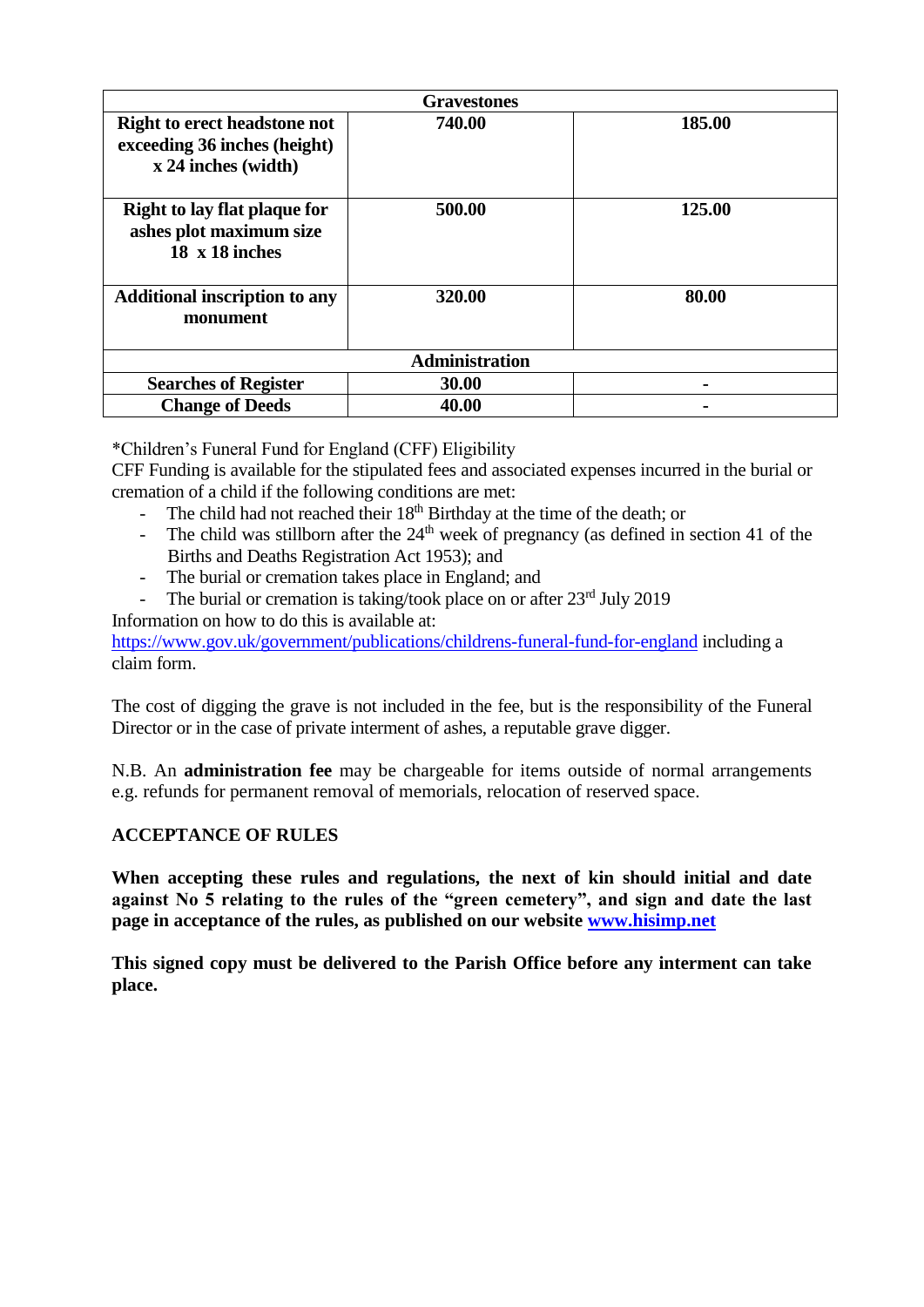### **HISTON & IMPINGTON BURIAL GROUND** FEES, CHARGES and REGULATIONS - as from 1<sup>st</sup> March 2020

## **GENERAL REGULATIONS – HISTON AND IMPINGTON BURIAL GROUND –**

*Your attention is drawn to the following rules, which are made for the purpose of maintaining a feeling of peace, serenity and dignity. Your co-operation will help ensure that this aim is achieved.*

- 1. The Cemetery is open to visitors from 9 a.m. to sunset.
- 2. Vehicles are not permitted entry after sunset or before 9.a.m. Vehicles must not drive on areas not set out for the purpose.
- 3. All plots are single depth only, to a standard size of 30 inches in width x 96 inches length
- 4. Headstones may not be erected until a minimum period of 6 months has elapsed from the date of the burial. However, it has been noted that headstones erected earlier than 12 months can be prone to slippage and movement and you would be advised to wait until nearer the 12 month anniversary. Flat plaques for ashes plots may not be fixed until a minimum period of 6 weeks has elapsed from the date of interment.
- 5. The new part of the Cemetery is designated a "green cemetery" to be laid to lawn with only headstones not exceeding 36 inches in height allowed. On application 2 graves can be combined to a maximum of 60 inches width or a smaller headstone placed in the centre of the two plots. **Chains, fencing or kerbing may not be placed round the grave. No bulbs, plants, trees or shrubs are to be planted on the grave.** Anything placed and planted on any grave other than a headstone/tablet becomes the property of the Council and may be removed and disposed of at the Council's discretion without the Council being liable to account for any proceeds of disposal.
- 6. The coffin or casket should be made mainly from wood or other biodegradable material.
- 7. Histon & Impington Burial Ground is a member of the BRAAM scheme, memorials will only be approved if submitted and installed by a registered memorial mason. Details on where to find an approved mason:<http://www.bramm-uk.org/find-masons/>
- 8. Memorials must conform to BS8415 and the BRAAM Blue Book.
- 9. Memorial installation must be carried out by a BRAAM registered fixer.
- 10.All ashes only interments will take place in the special areas set aside for this purpose. The only monuments allowed on the small plots set aside for interment of ashes shall be flat stone tablets set flush with the ground. A suitable ashes container is to be used, with a name plaque. Scattering of ashes is not allowed at this site.
- 11.Proposals for all monuments and tablets are subject to prior approval by Histon & Impington Parish Council. All memorials should be in keeping with, and appropriate to, their setting. Any memorial considered inappropriate by virtue of its style or colour, or that could give offence to others, will not be permitted.
- 12.A flower vase is permitted on a temporary basis (at no charge) until such time as it is possible to erect a permanent memorial, which can incorporate a vase within the memorial if desired. The temporary vase should be of unbreakable material.
- 13.The Grounds staff will level and turf plots at the appropriate time.
- 14. Christmas wreaths and flowers are to be removed by  $28<sup>th</sup>$  February following the Christmas period, and will be removed by the Grounds staff following this date, in order to maintain the grass and surrounding area.
- 15.Funeral wreaths and other items laid after interment **may be removed by groundstaff** as required in order to maintain the grass and surrounding area.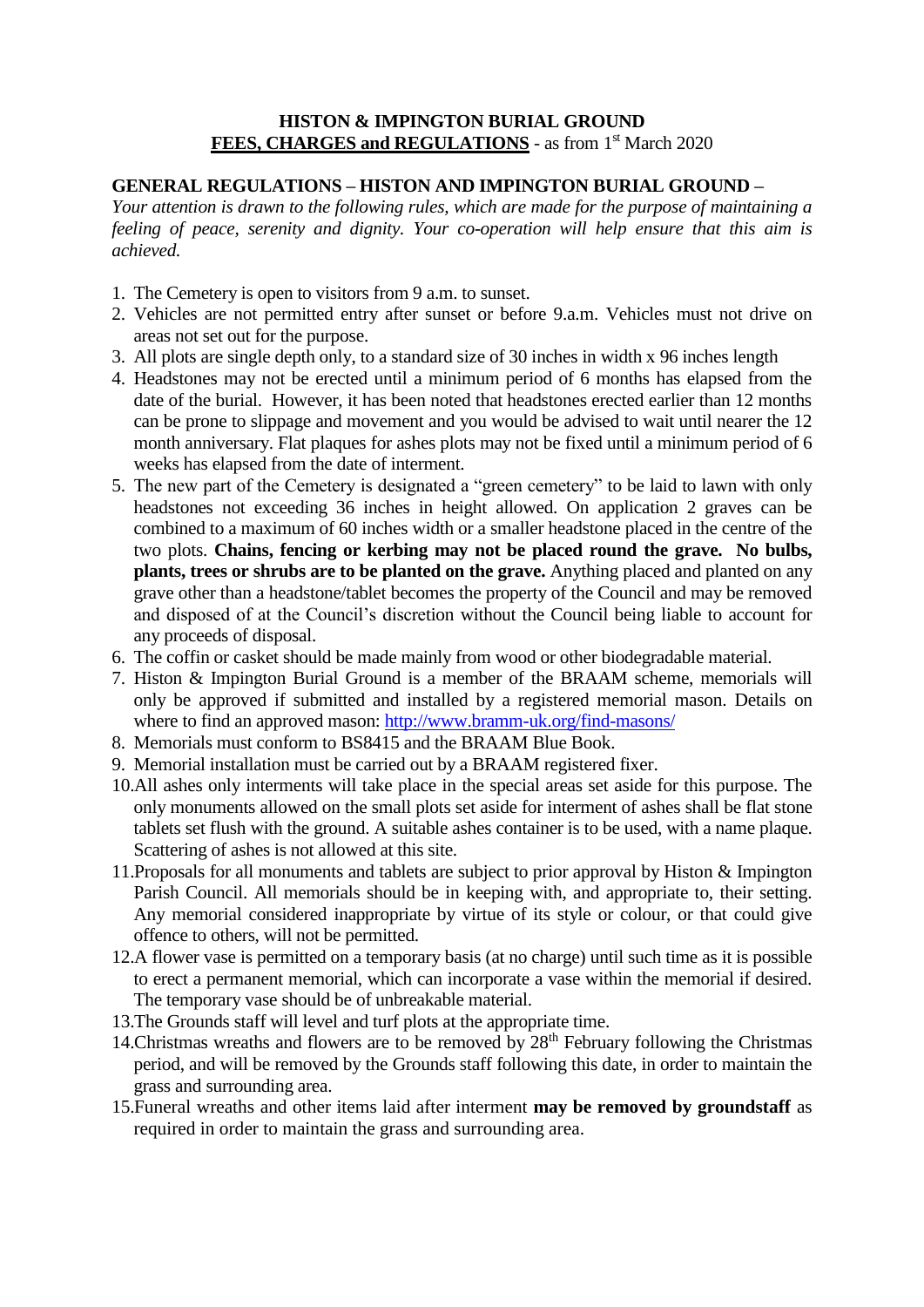## **HEALTH & SAFETY**

- 1. If whilst in the cemetery you have an accident, or become aware of a hazardous situation i.e. an unsafe memorial or vandalism, please contact the Parish Clerk as soon as reasonably possible.
- 2. The Parish Council undertakes regular inspections at the cemetery. If any memorial is found to be in a dangerous condition, the Council has the right to lay flat, repair, or otherwise make safe the memorial at the expense of the owner, having first made efforts to contact the owner.
- 3. Cycles or Dogs (with the exception of guide dogs) are not allowed in the cemetery.
- 4. Children under 11 should be accompanied by a responsible adult.
- 5. This is a working cemetery, and from time to time a grave digger or Groundsperson will be working on site.
- 6. All graves to be shored and leftover spoil to be removed from the site by the Grave Digger, unless arrangements have been made with the Groundsperson in advance in writing.

#### **RESERVATION and RIGHTS to PLOTS**

When an interment is booked for one partner for a single depth plot, a further single plot adjacent can be offered **to the partner only** for reservation.

When an ashes interment is carried out, a second adjacent plot can be booked (at cost) or reserved without charge as double depth at time of the first interment.

No other pre-purchase or reservation is permitted.

If the bereaved wish to choose a specific plot, this will be subject to a premium of  $£200$  in addition to current rates.

#### Rights to Plots:

 **Non-residents of Histon and Impington will not be accepted for burial in the cemetery, unless a strong association can be demonstrated with the villages, at the**  discretion of the Parish Council. The fees will be as listed above in the case of any person accepted for interment who is not an inhabitant of the Parishes for which the Burial Ground is provided. Unless the relationship is of partner, mother/father or daughter/son, the fact that family members have already been interred in the Burial Ground is no longer a sufficient association with the villages on its own, except for interment of ashes in an existing grave space.